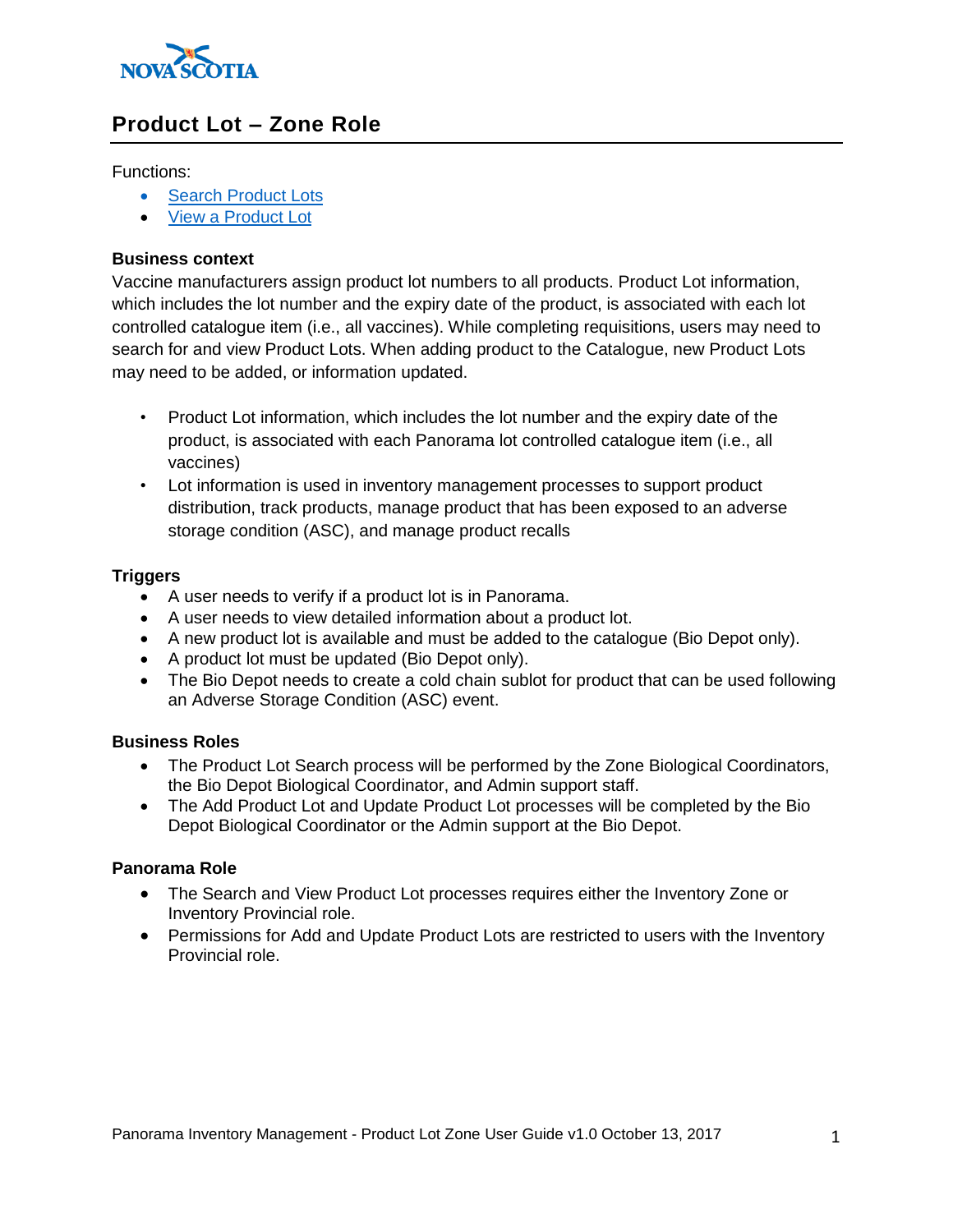

| <b>Product Lot</b> | <b>Definition</b>                                                                                                        |  |  |  |  |
|--------------------|--------------------------------------------------------------------------------------------------------------------------|--|--|--|--|
| <b>Status</b>      |                                                                                                                          |  |  |  |  |
| Active             | Lot is in use and available for all inventory transactions.<br>$\bullet$                                                 |  |  |  |  |
|                    | 'Active' is a status that can be selected when                                                                           |  |  |  |  |
| Inactive           | creating/updating a lot.<br>Lot is not in use. No inventory replenishment transactions<br>$\bullet$                      |  |  |  |  |
|                    | allowed.                                                                                                                 |  |  |  |  |
|                    | In other jurisdictions, 'Inactive' is used for Lots that have been<br>$\bullet$                                          |  |  |  |  |
|                    | created in error, duplicates, etc. 'Inactive' is a status that can                                                       |  |  |  |  |
|                    | be selected when creating/updating a lot.                                                                                |  |  |  |  |
| <b>Expired</b>     | Panorama will automatically change the Lot Status to 'Expired'<br>$\bullet$                                              |  |  |  |  |
|                    | at 00:01 on the day following the expiry date.                                                                           |  |  |  |  |
|                    | Expired lots are not available for inventory transactions,<br>$\bullet$                                                  |  |  |  |  |
|                    | unless user has permission to "Assign Expired Lots". Both                                                                |  |  |  |  |
|                    | Inventory roles have this permission.                                                                                    |  |  |  |  |
| Recalled           | When a product is recalled via the Recall function, the system<br>$\bullet$<br>will change the Lot Status to 'Recalled'. |  |  |  |  |
|                    | The system will display "RCL" appended to the [Lot Number] /<br>$\bullet$                                                |  |  |  |  |
|                    | [Expiry Date] whenever the lot is displayed.                                                                             |  |  |  |  |
| Shortened          | When the manufacturer shortens the date of a product lot, a<br>$\bullet$                                                 |  |  |  |  |
|                    | user can update the Current Expiry Date. When the Current                                                                |  |  |  |  |
|                    | Expiry Date is updated to be a date that is between the                                                                  |  |  |  |  |
|                    | current date and a date that is less than or equal to current                                                            |  |  |  |  |
|                    | date + the number of days in the Short Date Period, the                                                                  |  |  |  |  |
|                    | system will automatically change the Lot Status to<br>'Shortened'.                                                       |  |  |  |  |
|                    | The System will display "SHR" appended to the Expiry Date                                                                |  |  |  |  |
|                    | whenever the lot is displayed (view on screen, or printed on                                                             |  |  |  |  |
|                    | form or list, or equivalent).                                                                                            |  |  |  |  |
| Extended           | When the manufacturer extends the date of the product lot, a<br>$\bullet$                                                |  |  |  |  |
|                    | user can update the Current Expiry Date. When the Current                                                                |  |  |  |  |
|                    | Expiry Date is updated to be a date beyond the Original Expiry                                                           |  |  |  |  |
|                    | Date, the System will change the Lot Status to 'Extended.                                                                |  |  |  |  |
|                    | The System will display "EXT" appended to the [Expiry Date]<br>$\bullet$                                                 |  |  |  |  |
|                    | whenever the Lot is displayed (view on screen, or printed on                                                             |  |  |  |  |
|                    | form or list or equivalent).                                                                                             |  |  |  |  |

## <span id="page-1-0"></span>**Steps: Search for a Product Lot**

|  | Complete a Product Lot search to avoid creating a duplicate record.  |
|--|----------------------------------------------------------------------|
|  | Search can be done by searching for a known Product Lot Number or by |
|  | searching the catalogue for the product.                             |

# **Overview Steps**: Click **Product Lot** on Left Menu>Enter Search criteria>Click Search

1. Select **Inventory Setup** from the Left Menu, then select the **Product Lot** link.

Panorama Inventory Management - Product Lot Zone User Guide v1.0 October 13, 2017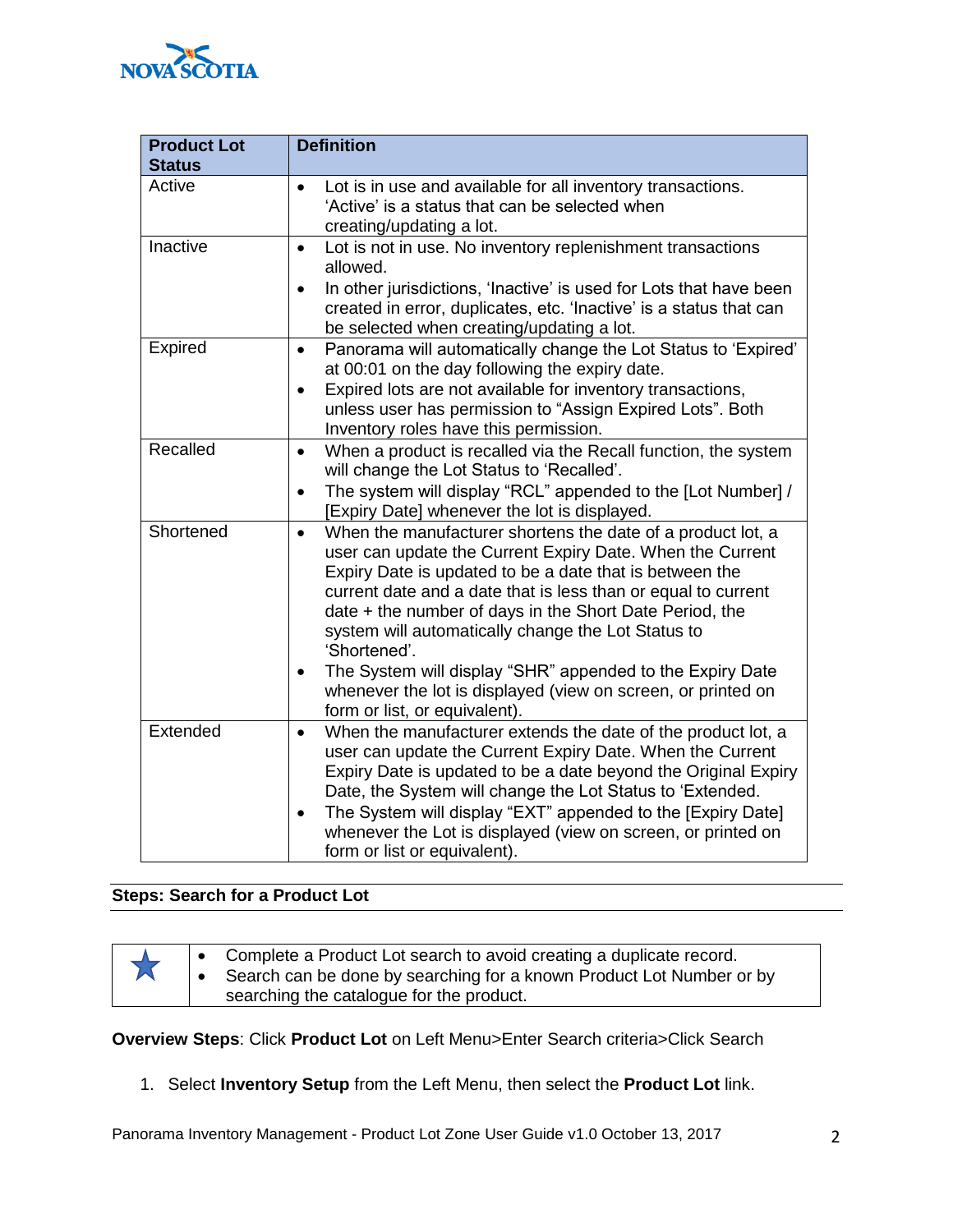

| <b>Recent Work</b><br>- Inventory Replenishment                                                                                                                                              | <b>Product Lot</b><br>戶<br>(?)                                                                                                                                                                                                   |
|----------------------------------------------------------------------------------------------------------------------------------------------------------------------------------------------|----------------------------------------------------------------------------------------------------------------------------------------------------------------------------------------------------------------------------------|
| <b>Product Requisitions</b>                                                                                                                                                                  | <b>Product Lot Search</b>                                                                                                                                                                                                        |
| <b>Product Delivery Request</b><br><b>Product Returns To HP</b><br><b>Product Returns To</b><br><b>Supplier</b><br><b>Product Returns From</b><br>External<br><b>Forecast Product Demand</b> | First find the Lot Item in the Catalogue, then search for its Lot.<br>* Required field To Create a Product Lot<br>* Catalogue Item Code: -<br><b>Search Catalogue</b><br>* Product Alternate ID: --<br><b>Lot Number:</b>        |
| <b>Plan Replenishment</b><br><b>Mass Requisitions</b><br>anakama hilada ƙwallon ƙ<br><b>INTERNATIONAL PRODUCTION OF SERVICE</b><br><b><i>F</i></b> Inventory Setup                           | Clear<br><b>Retrieve</b><br><b>Search</b><br><b>Product Lot Search Results</b>                                                                                                                                                   |
| <b>Product Lot</b>                                                                                                                                                                           | <b>Row Actions:</b><br><b>Add New Product Lot</b><br>Update Product Lot   Create Cold Chain Sublot                                                                                                                               |
| <b>Contract</b><br><b>Supplier Purchase</b><br><b>Requisitions</b><br><b>Supplier</b><br>Catalogue Item<br><b>Order Set</b>                                                                  | <b>Create New Repackaged Sublot</b><br>Lot Status $\blacktriangledown$ Product Alternate ID $\blacktriangledown$ Catalogue Item Code<br><b>Select</b><br>Current Expiry Date ▼ Lot Number ▼<br><b>Catalogue Item Description</b> |

- 2. The **Product Lot Search** screen displays.
	- A search without criteria will generate all product lots in Panorama.
- 3. To search for a product lot using the catalogue, click the **Search Catalogue** hyperlink.

| <b>Product Lot</b>                                                            |                                                                                                                                                                                                 |              |  |
|-------------------------------------------------------------------------------|-------------------------------------------------------------------------------------------------------------------------------------------------------------------------------------------------|--------------|--|
| <b>Product Lot Search</b>                                                     |                                                                                                                                                                                                 |              |  |
| * Catalogue Item Code: --<br>* Product Alternate ID: --<br><b>Lot Number:</b> | First find the Lot Item in the Catalogue, then search for its Lot.<br>* Required field To Create a Product Lot<br><b>Search Catalogue</b>                                                       |              |  |
| <b>Row Actions:</b>                                                           | <b>Retrieve</b><br>Search<br><b>Product Lot Search Results</b><br>Your search criteria returned (273) result(s).<br><b>Add New Product Lot</b><br>Update Product Lot   Create Cold Chain Sublot | <b>Clear</b> |  |
|                                                                               | <b>Create New Repackaged Sublot</b>                                                                                                                                                             |              |  |

4. The **Catalogue Item Search** screen displays. Enter the **Product Alternate ID**, a term in the Find Search String (e.g., Hepatitis) or select values in the Level 1 to Level 6 drop lists to filter your search. Note that the **Product Alternate ID** field has type-ahead functionality built in.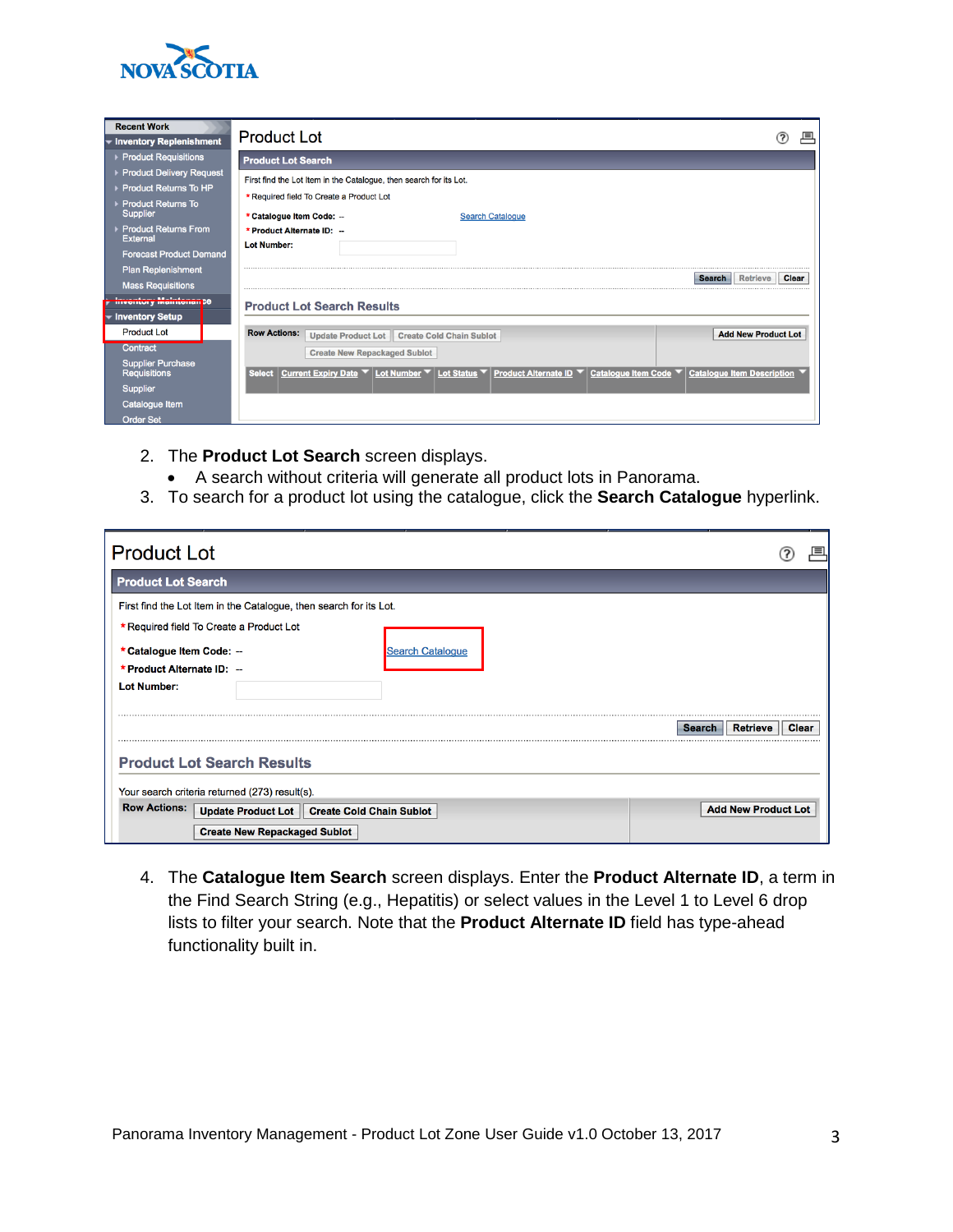

| Catalogue Item Information                                |                                           |                    |                              |               |                 | ⊫     |
|-----------------------------------------------------------|-------------------------------------------|--------------------|------------------------------|---------------|-----------------|-------|
| <b>Catalogue Item Search</b>                              |                                           |                    |                              |               |                 |       |
| Search/Add Catalogue Item - Search Required Before Adding |                                           |                    |                              |               |                 |       |
| <b>Catalogue Item Code:</b>                               |                                           |                    | <b>Product Alternate ID:</b> |               |                 |       |
| <b>Catalogue Item Status:</b>                             | Active<br><b>Discontinued</b><br>Inactive |                    | <b>Find Search String:</b>   |               |                 |       |
| Level 1 - Category:                                       |                                           | Edit<br>Add        |                              |               |                 |       |
| <b>Level 2 - Product Group:</b>                           |                                           | <b>Edit</b><br>Add |                              |               |                 |       |
| Level 3 - Generic Product Strength:                       |                                           | Edit<br>Add        |                              |               |                 |       |
| <b>Level 4 - Generic Product Presentation:</b>            |                                           | Add<br>Edit        |                              |               | ¢               |       |
| Level 5 - Generic Product Package Size:                   |                                           | Add<br><b>Edit</b> |                              |               |                 |       |
| Level 6 - Trade Product:                                  |                                           | <b>Add</b><br>Edit |                              |               | ¢               |       |
|                                                           |                                           |                    |                              | <b>Search</b> | <b>Retrieve</b> | Clear |

5. The search results display. Select the product lot checkbox and click the **Add Catalogue Item(s)** button.

| <b>Search Results Returned</b>                                                  |                                       |                                      |                                             |                                  |                                                |  |
|---------------------------------------------------------------------------------|---------------------------------------|--------------------------------------|---------------------------------------------|----------------------------------|------------------------------------------------|--|
| Your search criteria returned 2 result(s).<br><b>Deselect All</b><br>Select All |                                       |                                      |                                             |                                  |                                                |  |
| <b>Catalogue Item</b><br><b>Code</b>                                            | <b>Product</b><br><b>Alternate ID</b> | <b>Catalogue Item</b><br><b>Name</b> | <b>Catalogue Item</b><br><b>Description</b> | <b>Catalogue</b><br><b>Level</b> | <b>Current Catalogue Item</b><br><b>Status</b> |  |
| 53                                                                              | <b>MMR(10)</b>                        | <b>MMR</b> 11(10 x<br>0.5mL)MF       | Measles; Mumps; Rubella                     | 6                                | Active                                         |  |
| 54                                                                              | MMR(10)                               | Priorix" (10 x<br>0.5mL)GSK          | Measles; Mumps; Rubella                     | - 6                              | Active                                         |  |
|                                                                                 |                                       |                                      |                                             |                                  |                                                |  |
| <b>Add Catalogue Item(s)</b><br><b>Return</b>                                   |                                       |                                      |                                             |                                  |                                                |  |

6. The **Product Lot Search** screen displays. The Catalogue Item Code and Product Alternate ID fields have been populated. Click the **Search** button.

| <b>Product Lot</b>                                           |                                                                                                                |                                  |              |  |  |  |  |  |
|--------------------------------------------------------------|----------------------------------------------------------------------------------------------------------------|----------------------------------|--------------|--|--|--|--|--|
| <b>Product Lot Search</b>                                    |                                                                                                                |                                  |              |  |  |  |  |  |
|                                                              | First find the Lot Item in the Catalogue, then search for its Lot.<br>* Required field To Create a Product Lot |                                  |              |  |  |  |  |  |
| * Catalogue Item Code: 53<br>* Product Alternate ID: MMR(10) |                                                                                                                | <b>Search Catalogue</b>          |              |  |  |  |  |  |
| <b>Lot Number:</b>                                           |                                                                                                                | <b>Retrieve</b><br><b>Search</b> | <b>Clear</b> |  |  |  |  |  |
| <b>Product Lot Search Results</b>                            |                                                                                                                |                                  |              |  |  |  |  |  |

7. The results display under **Product Lot Search Results**. Each set of product lots display in ascending year order, depending on Lot Status, e.g., Active or Expired.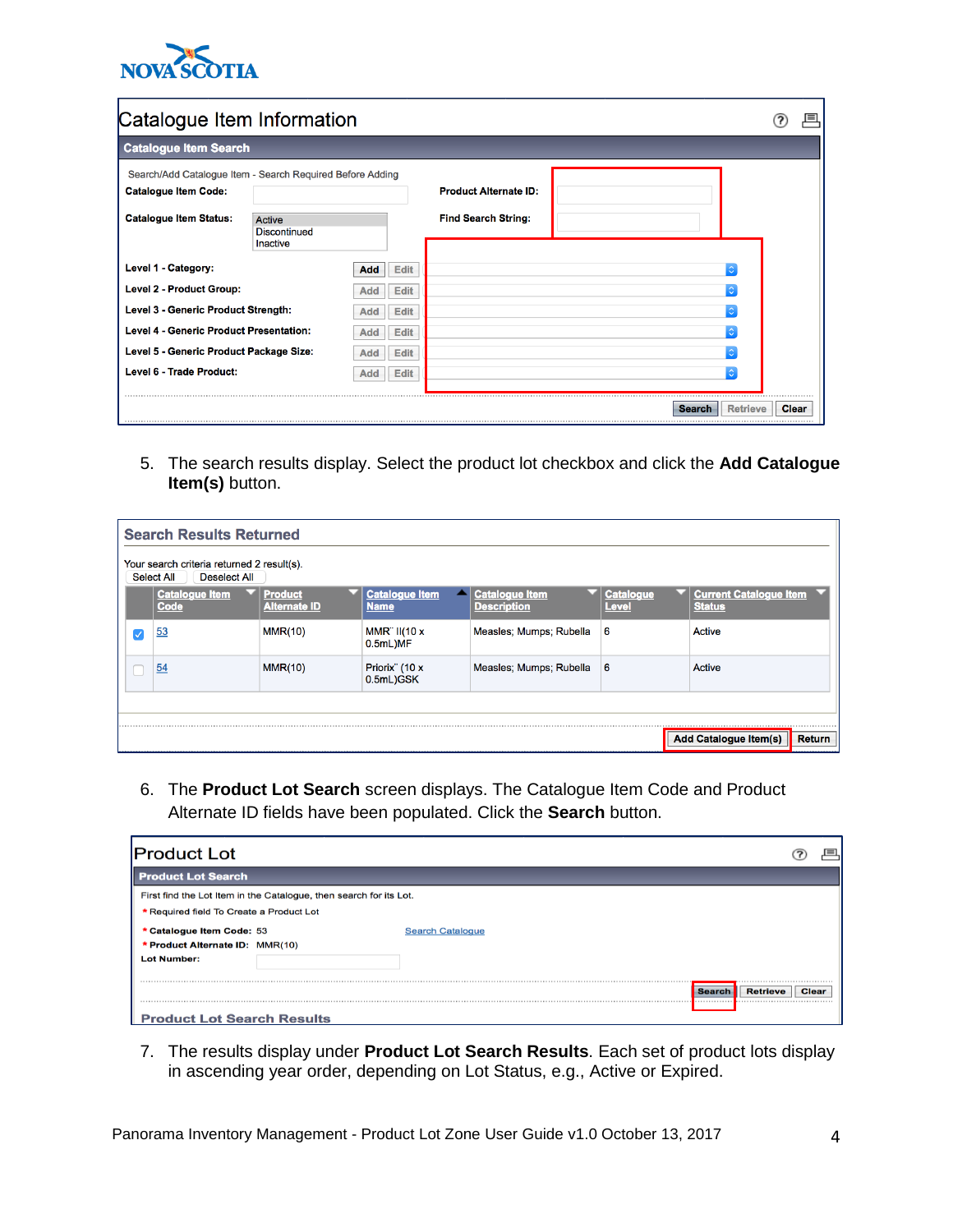

|                     | <b>Product Lot Search Results</b>              |                                               |                             |                             |                                      |                                   |  |  |  |
|---------------------|------------------------------------------------|-----------------------------------------------|-----------------------------|-----------------------------|--------------------------------------|-----------------------------------|--|--|--|
|                     | Your search criteria returned (273) result(s). |                                               |                             |                             |                                      |                                   |  |  |  |
| <b>Row Actions:</b> |                                                | Update Product Lot   Create Cold Chain Sublot |                             |                             |                                      | <b>Add New Product Lot</b>        |  |  |  |
|                     |                                                | <b>Create New Repackaged Sublot</b>           |                             |                             |                                      |                                   |  |  |  |
| Select              | <b>Current</b><br><b>Expiry</b><br><b>Date</b> | <b>Lot Number</b>                             | <u>Lot</u><br><b>Status</b> | <b>Product Alternate ID</b> | <b>Catalogue</b><br><b>Item Code</b> | <b>Catalogue Item Description</b> |  |  |  |
|                     | 2021 Jan 29                                    | 0154Y                                         | Active                      | MMR(10)                     | 53                                   | Measles; Mumps; Rubella           |  |  |  |
|                     | 2016 Mar 31                                    | 145001A                                       | <b>Expired</b>              | Men- $B(1)$                 | 47                                   | Meningococcal B                   |  |  |  |
|                     | 2017 Feb 28                                    | 152001B                                       | <b>Expired</b>              | $Men-B(1)$                  | 47                                   | Meningococcal B                   |  |  |  |
|                     | 2017 Jun 30                                    | 154901C                                       | <b>Expired</b>              | Men- $B(1)$                 | 47                                   | Meningococcal B                   |  |  |  |

- Wildcard characters % can be used when searching for Lot Numbers. For example, A% can be used to find all lot numbers that begin with A. Add the wildcard characters in the **Lot Number** field.
- 8. Another option is to search by Product Lot Number. On the **Product Lot Search** page, enter the **Lot Number** in the **Lot Number** field – see screenshot on Step #6.
	- A wildcard search can also be completed if you only know the first letter.

| <b>Product Lot Search</b>       |                                                                    |                                 |  |  |  |  |
|---------------------------------|--------------------------------------------------------------------|---------------------------------|--|--|--|--|
|                                 | First find the Lot Item in the Catalogue, then search for its Lot. |                                 |  |  |  |  |
|                                 | * Required field To Create a Product Lot                           |                                 |  |  |  |  |
| * Catalogue Item Code: 53       |                                                                    | <b>Search Catalogue</b>         |  |  |  |  |
| * Product Alternate ID: MMR(10) |                                                                    |                                 |  |  |  |  |
| <b>Lot Number:</b>              | $J\%$                                                              |                                 |  |  |  |  |
|                                 |                                                                    |                                 |  |  |  |  |
|                                 |                                                                    | <b>Clear</b><br><b>Retrieve</b> |  |  |  |  |

9. Click the **Search** button.

#### <span id="page-4-0"></span>**Steps: View a Product Lot**

**Overview Steps**: Search>Click Lot Number hyperlink>View Lot Number

- 1. Search for a Product Lot, following the search process.
- 2. Click on the blue Lot Number hyperlink.

|  | Select   Current<br>Expiry<br>Date | Number | Status | <b>roduct Alternate ID</b> | <b>Catalogue</b><br><b>Item Code</b> | <b>Catalogue Item Description</b> |
|--|------------------------------------|--------|--------|----------------------------|--------------------------------------|-----------------------------------|
|  | 2021 Jan 29                        | 0154Y  | Active | MMR(10)                    | 48                                   | Measles; Mumps; Rubella           |

3. The **View Product Lot Details** screen displays. View the information.

Panorama Inventory Management - Product Lot Zone User Guide v1.0 October 13, 2017